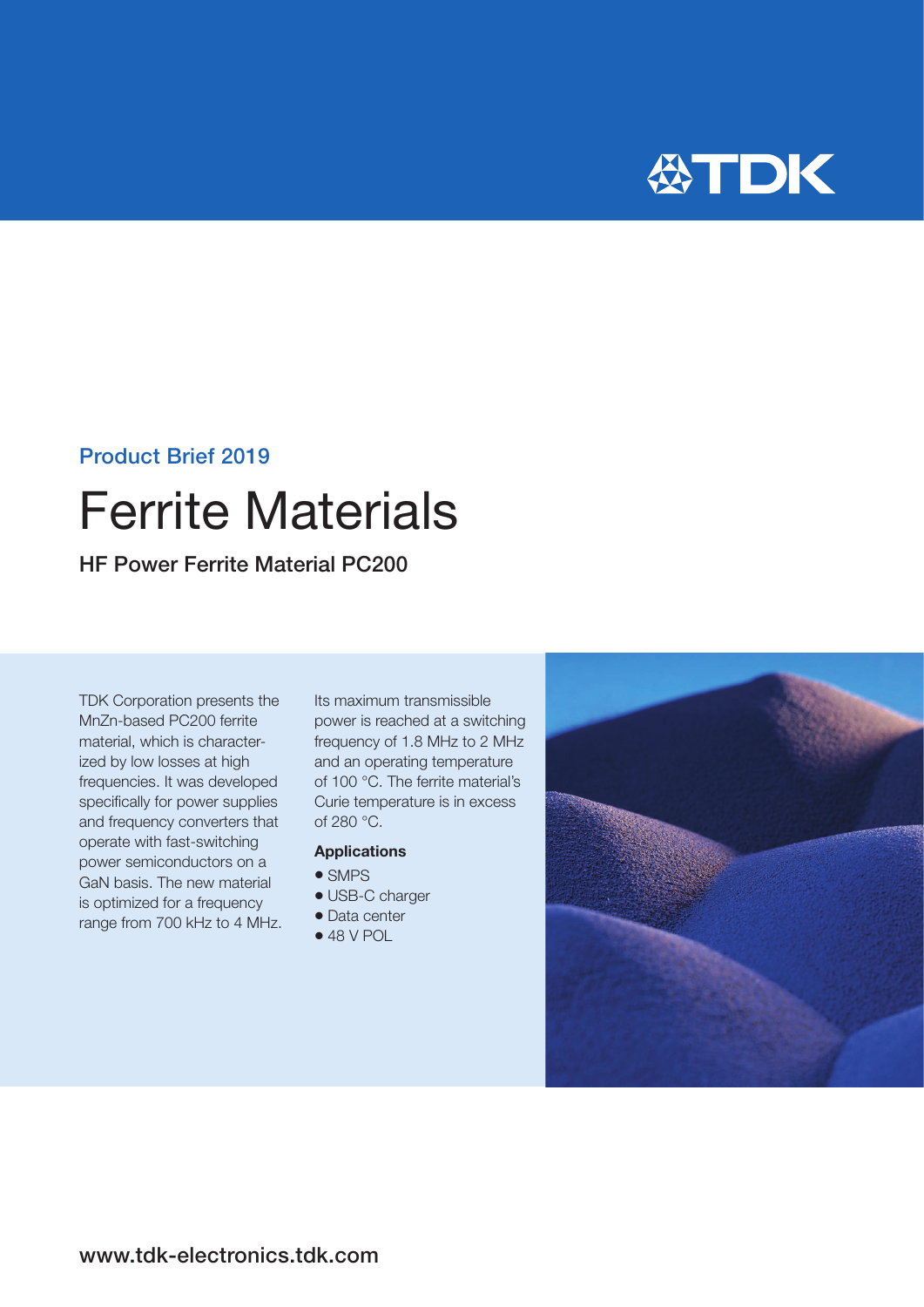## HF Power Ferrite Material PC200

| <b>Material properties</b>                                                                                                               |                                      |                                                                                  |                         |
|------------------------------------------------------------------------------------------------------------------------------------------|--------------------------------------|----------------------------------------------------------------------------------|-------------------------|
| Initial permeability<br>$(T = 25 °C)$                                                                                                    | $\mu_i$                              |                                                                                  | 800<br>±25%             |
| Flux density<br>$(H = 1200$ A/m, $f = 10$ kHz)                                                                                           | $B_s$ (25 °C)<br>$B_s$ (100 °C)      | mT<br>mT                                                                         | 480<br>410              |
| Optimum frequency range                                                                                                                  | $\mathsf{I}_{\text{min}}$<br>$I$ max | <b>kHz</b><br>kHz                                                                | 700<br>4000             |
| Curie temperature                                                                                                                        | $T_{\rm C}$                          | $^{\circ}C$                                                                      | > 280                   |
| Relative core losses<br>(typical values)<br>1 MHz, 50 mT, 100 °C<br>2 MHz, 30 mT, 100 °C<br>3 MHz, 10 mT, 100 °C<br>3 MHz, 30 mT, 100 °C | $P_V$                                | kW/m <sup>3</sup><br>kW/m <sup>3</sup><br>kW/m <sup>3</sup><br>kW/m <sup>3</sup> | 180<br>200<br>60<br>800 |

Based on IEC 60401-3, the data specified here are typical and have been determined principally using R 20 toroids.

#### Material diagrams







#### Dynamic magnetization curves



Complex permeability Amplitude permeability vs. AC flux field density

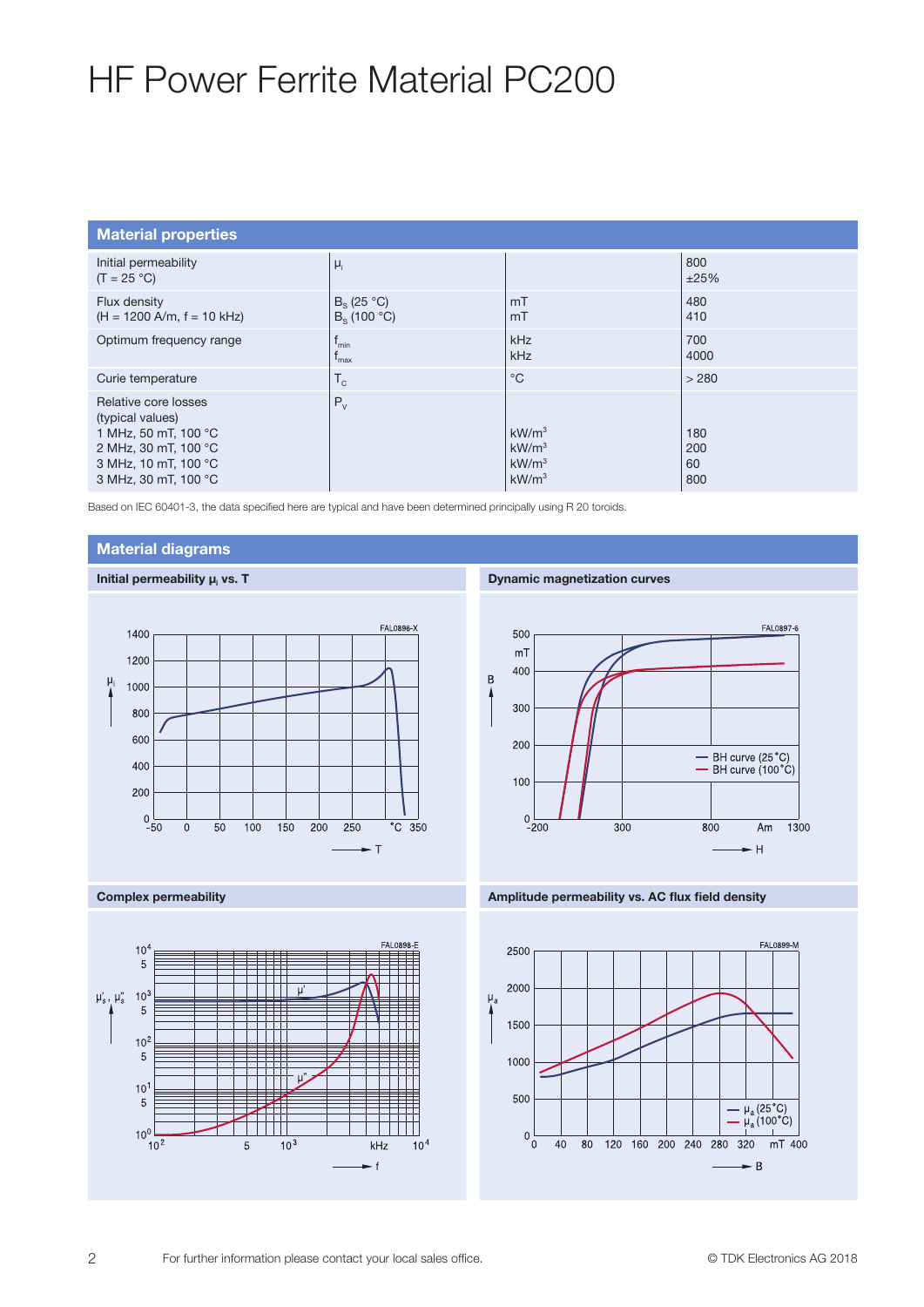## HF Power Ferrite Material PC200

#### Material diagrams





The PC200 ferrite material is particularly suitable for transformers based on ring core or planar topologies. The material is available in ER, EFD, ELP, EQ, I, RM cores and toroids. The outstanding properties of this material will enable considerably more compact power supplies to be designed in future. At the same time, its efficiency is improved due to the low losses of the ferrite material, which is why the use of PC200 contributes to significantly greater energy savings.